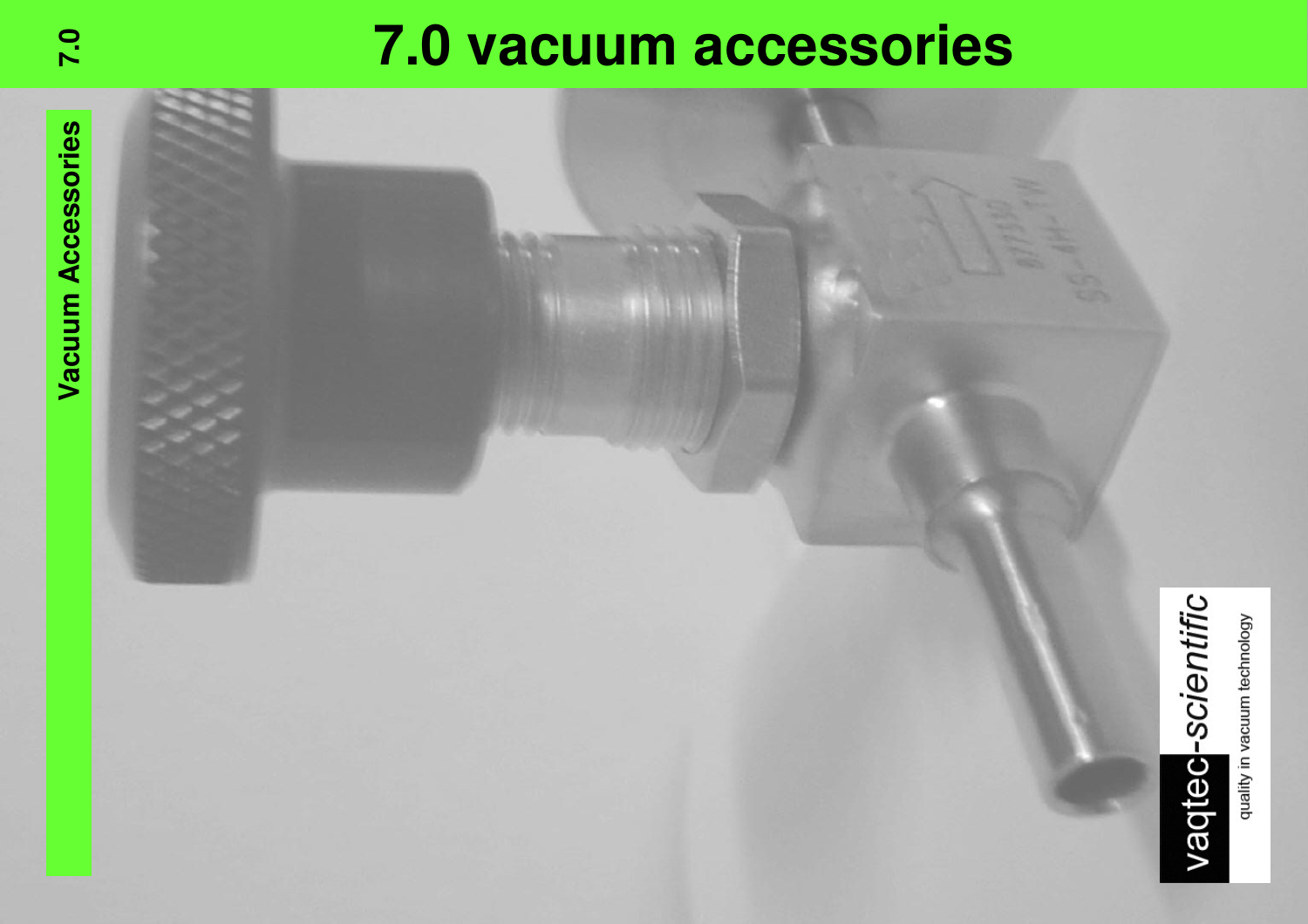## **7.0 Index**

| • Foreline Traps Coaxial                                     | $\mathbf{2}$ |
|--------------------------------------------------------------|--------------|
| • Molecular Sieve Traps                                      | 3            |
| • Up-To-Air Valves / Pressure Burst Disc                     | 4            |
| • Heater Tapes / Temperature Controller                      | 5            |
| <b>.UHV Glues, Lubricants and precision ball</b><br>bearings | 6            |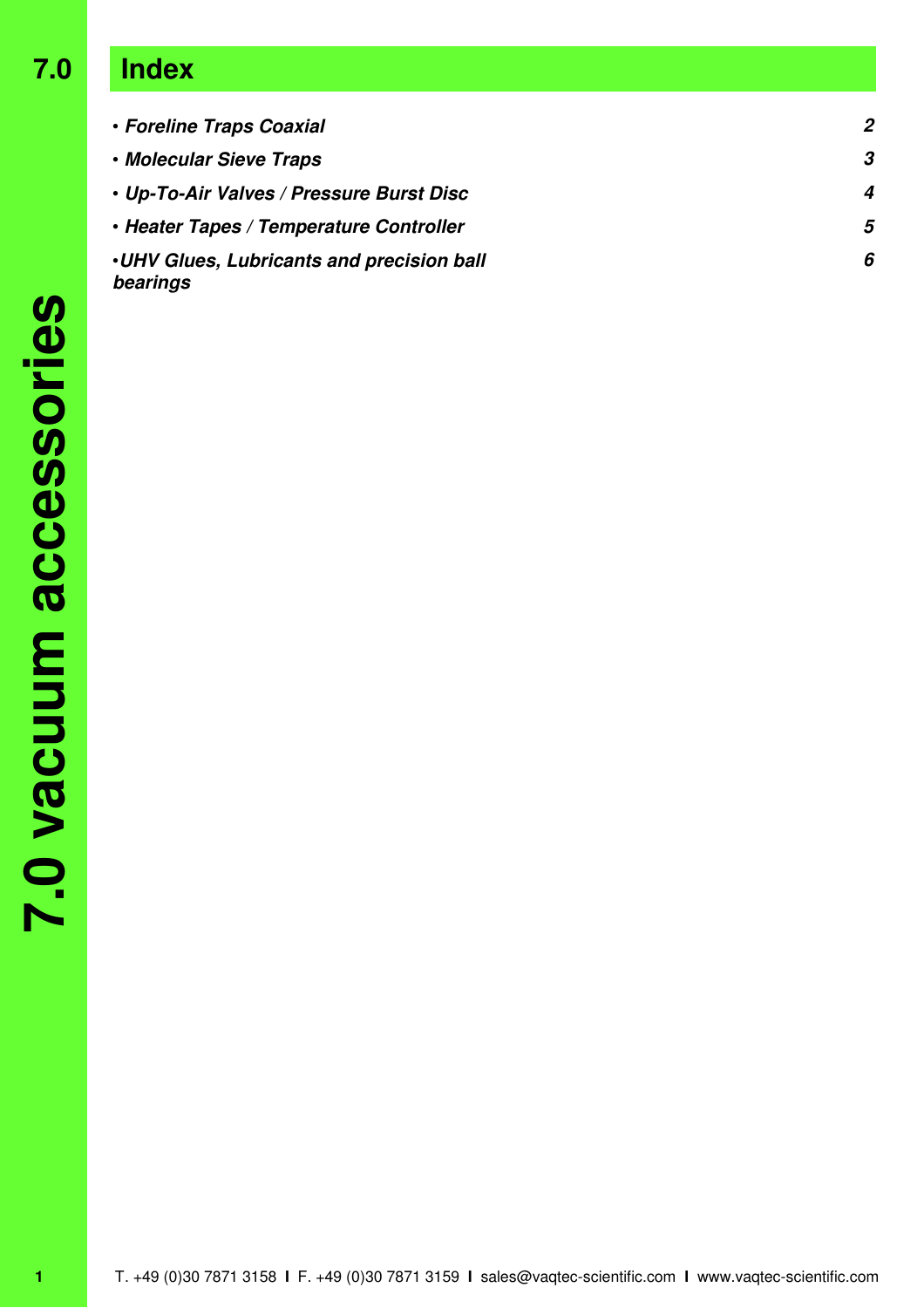# T. +49 (0)30 7871 3158 **I** F. +49 (0)30 7871 3159 **I** sales@vaqtec-scientific.com **I** www.vaqtec-scientific.com

## **Foreline Traps Coaxial 7.1**

### **Description**

An easy to use method to prevent a backstreaming of pump fluids into your system are fore line adsorption pumps. These non rechargeable traps use either high reactive durable copper or stainless steel. The contaminated trap can be replaced.

### **Specification**

- Copper or Stainless Steel as trapping element
- Low cost system protection from pump oil backstreaming
- 2 stage trapping system
	- stage 1: stainless steel baffle extends the life of the element
- stage 2: absorbent metal element
- Easy-to-use design
- Several connection options possible

| <b>Description</b>                      | $A$ (mm) | $B$ (mm) | <b>Part Number</b> |
|-----------------------------------------|----------|----------|--------------------|
| ADSORPTION TRAP COPPER ON KF16          | 63.5     | 76.2     | 7-VA-5110          |
| ADSORPTION TRAP STAINLESS STEEL ON KF16 | 63,5     | 76,2     | 7-VA-7010          |
| ADSORPTION TRAP COPPER ON KF25          | 101,6    | 216      | 7-VA-6010          |
| ADSORPTION TRAP STAINLESS STEEL ON KF25 | 101,6    | 216      | 7-VA-9010          |
| ADSORPTION TRAP COPPER ON KF40          | 101,6    | 216      | 7-VA-0110          |
| ADSORPTION TRAP STAINLESS STEEL ON KF40 | 101,6    | 216      | 7-VA-1110          |
| ADSORPTION TRAP COPPER ON KF50          | 101,6    | 216      | 7-VA-2110          |
| ADSORPTION TRAP STAINLESS STEEL ON KF50 | 101,6    | 216      | 7-VA-3110          |

A: outer diameter; B: overall length

Rechargable vacuum traps in-line and angled available upon request. Please call our sales office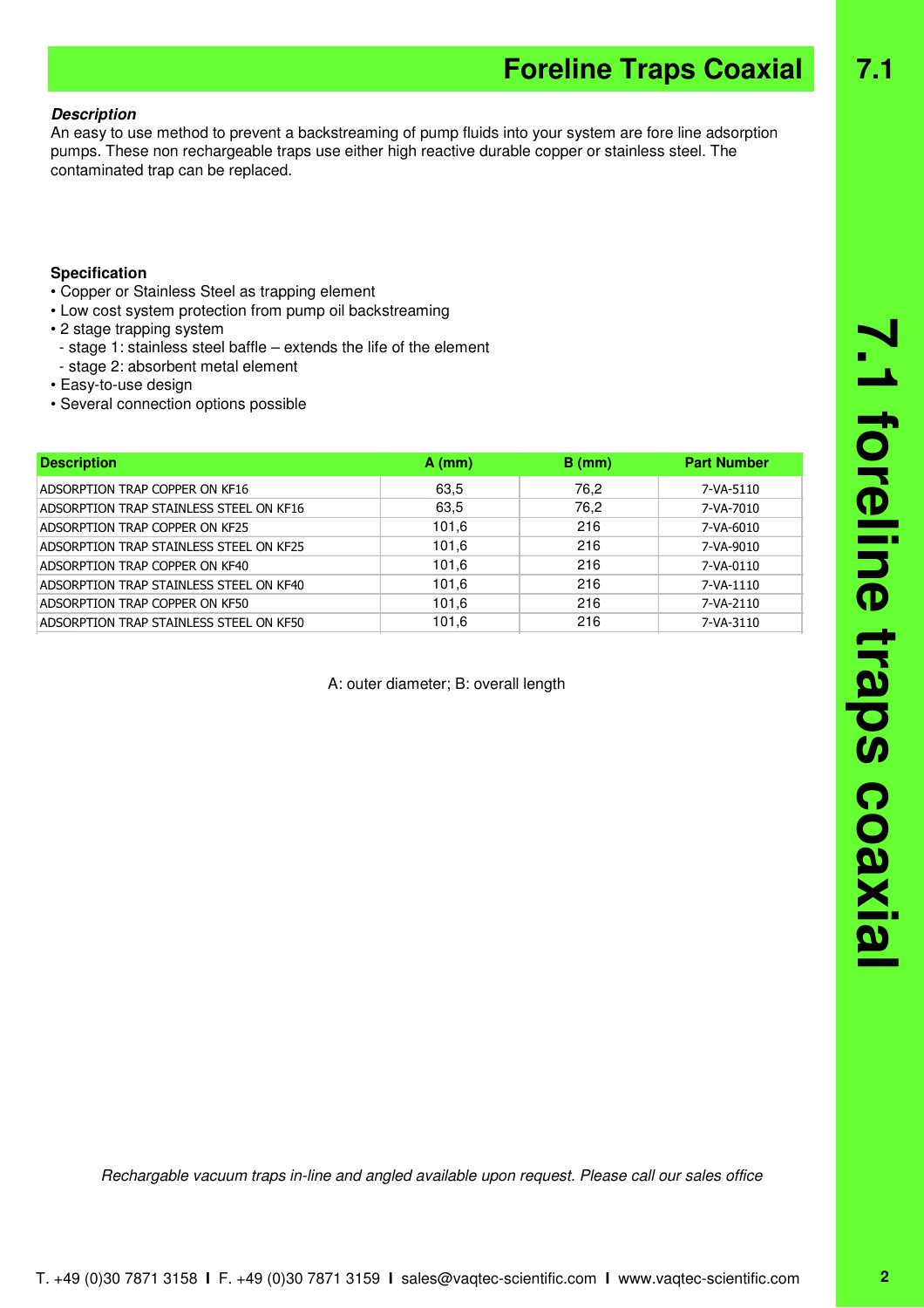### **Description**

A rechargeable method to prevent backstreaming of pump fluids or steaming are molecular sieve traps that work with an adsorption mechanism. As trapping material synthetic zeolites are used. The traps will be supplied with a heating system to recreate the trapping material.

| <b>Description</b>           | $A$ (mm) | B (mm) | $C \, (mm)$ | <b>Part Number</b> |
|------------------------------|----------|--------|-------------|--------------------|
| MOLECULAR SIEVE TRAP ON KF16 | 114.3    | 133.0  | 236.0       | 7-VA-6110          |
| MOLECULAR SIEVE TRAP ON KF25 | 114.3    | 133.0  | 236.0       | 7-VA-7110          |
| MOLECULAR SIEVE TRAP ON KF40 | 114.3    | 203,0  | 236.0       | 7-VA-8110          |
| MOLECULAR SIEVE TRAP ON KF50 | 114,3    | 203.0  | 236.0       | 7-VA-9110          |

### **Replacement charge**

| <b>Description</b>                    | <b>Body height</b> | Element | <b>Part Number</b> |
|---------------------------------------|--------------------|---------|--------------------|
| IZEOLITE CHARGE FOR BODY HEIGHT 133mm | 133 mm             | Zeolite | 7-VA-4010          |
| IZEOLITE CHARGE FOR BODY HEIGHT 203mm | 203 mm             | Zeolite | 7-VA-5010          |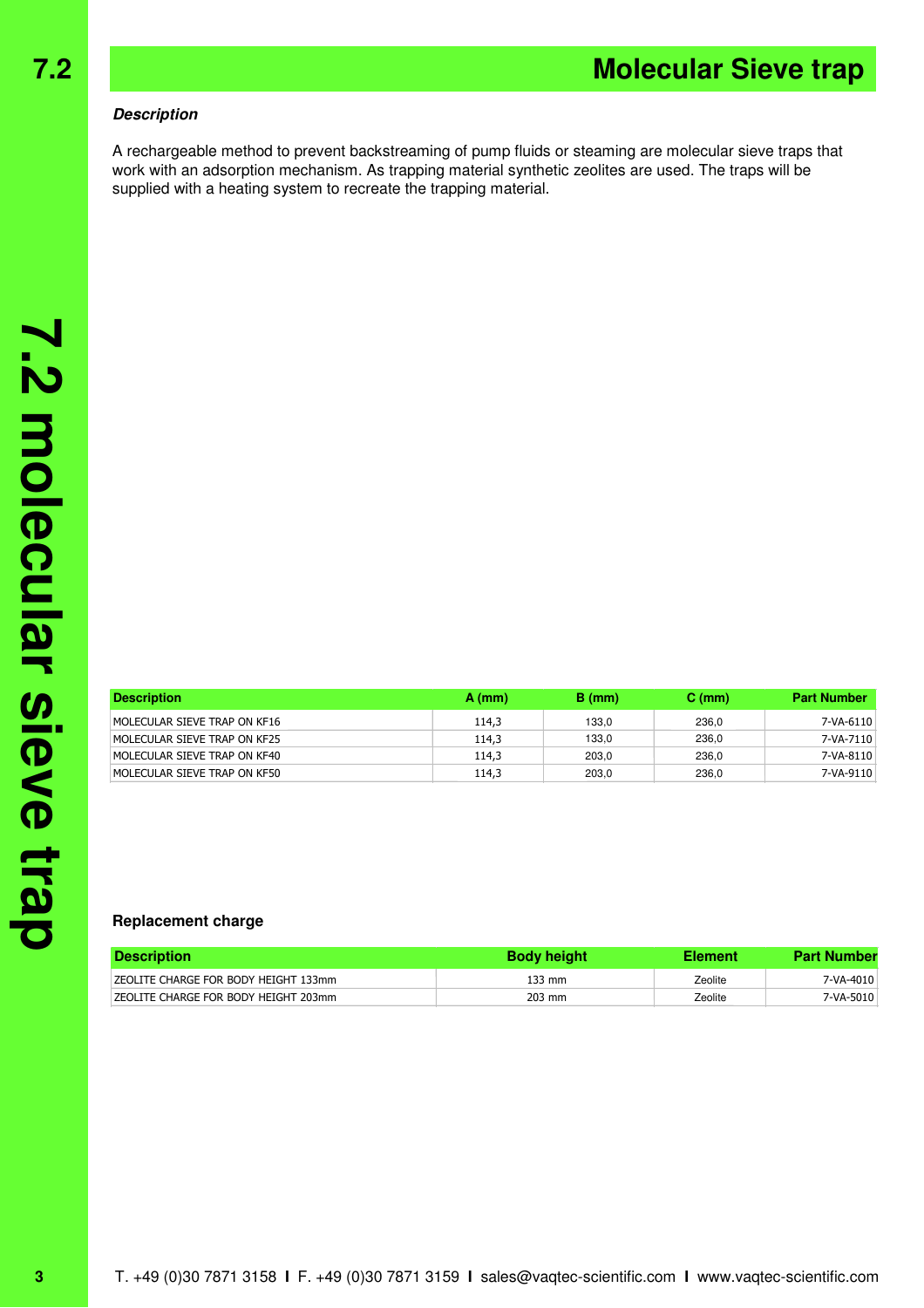**3 roughing components** 

### **Description**

Up-to-air valves are supplied on standard flange sizes with a valve (either mounted at the centre or at the flange side) that allows direct venting or back filling of your system. Different connection types as Swagelok, VCR, NPT or tube style on the valve side are possible. The valves are applicable in HV conditions. Please contact the sales office for further information.

| <b>Description</b>                                                     | <b>Part Number</b> |
|------------------------------------------------------------------------|--------------------|
| KF16 FLANGE WITH UP-TO-AIR VALVE TUBE ENDS 6,4 CENTER MOUNT            | 7-UV-0010          |
| KF25 FLANGE WITH UP-TO-AIR VALVE TUBE ENDS 6,4 CENTER MOUNT            | 7-UV-1010          |
| KF40 FLANGE WITH UP-TO-AIR VALVE TUBE ENDS 6,4 CENTER MOUNT            | 7-UV-2010          |
| KF50 FLANGE WITH UP-TO-AIR VALVE TUBE ENDS 6,4 CENTER MOUNT            | 7-UV-3010          |
| CF16 FLANGE WITH UP-TO-AIR VALVE TUBE ENDS 6,4 CENTER MOUNT            | 7-UV-4010          |
| CF40 FLANGE WITH UP-TO-AIR VALVE TUBE ENDS 6,4 CENTER MOUNT            | 7-UV-5010          |
| CF16 DOUBLE SIDED FLANGE WITH UP-TO-AIR VALVE TUBE ENDS 6,4 SIDE MOUNT | 7-UV-6010          |
| CF40 DOUBLE SIDED FLANGE WITH UP-TO-AIR VALVE TUBE ENDS 6,4 SIDE MOUNT | 7-UV-7010          |

### **Pressure Burst Disc**

#### **Description**

Vacuum systems that run the risk of escalating over pressure can be protected by pressure burst discs. Once the pressure burst disc is activated the over pressure finds a secure way out of the system and avoids a damage at other components. Typically, the burst disc will release in the pressure range between 1 - 1.8 bar. A used unit has to be replaced. Burst discs with CE-Norm can be provided by request.

Please contact the sales office for burst discs on different flange types or pressure ranges.



**Up-To-Air Valves 7.3**

**Description Part Number** PRESSURE BURST DISC ON CF16 7-VA-6010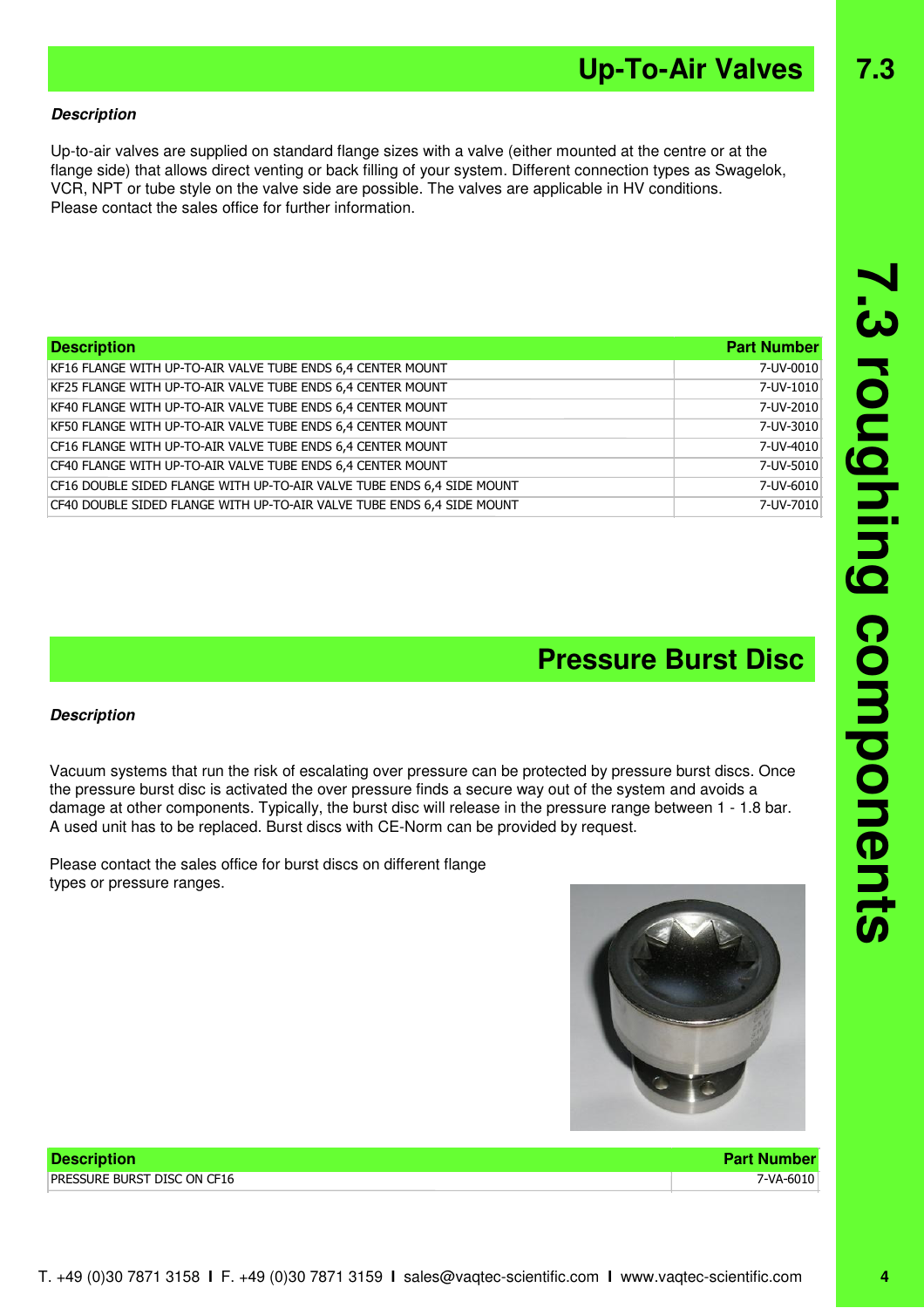### **7.4 Heater Tapes**

#### **Description**

Bake out heater tapes are an easy-to-use component for heating and maintaining constant temperatures on the outside of vacuum systems. We offer 2 different versions: Silicon rubber with Teflon insulated tapes and Glass weave-insulated tapes. Different standard lengths (500 – 3000mm) and customized lengths can be provided. Please call our sales office for further information.



| <b>Description</b>                                  | <b>Part Number</b> |
|-----------------------------------------------------|--------------------|
| Heater tape 230V - 400W - 1000x50mm silicon rubber  | 7-BA-0010          |
| Heater tape 230V - 1200W - 3000x50mm silicon rubber | 7-BA-1010          |
| Heater tape 230V - 900W - 3000x30mm silicon rubber  | 7-BA-2010          |

### **Temperature Controller**

#### **Description**

A microprocessor based controller for heater tapes with a compact design can be provided. Please contact the sales office for further information.

| <b>Description</b>            | <b>Part Number</b> |
|-------------------------------|--------------------|
| <b>TEMPERATURE CONTROLLER</b> | 7-BA-0020          |

**5**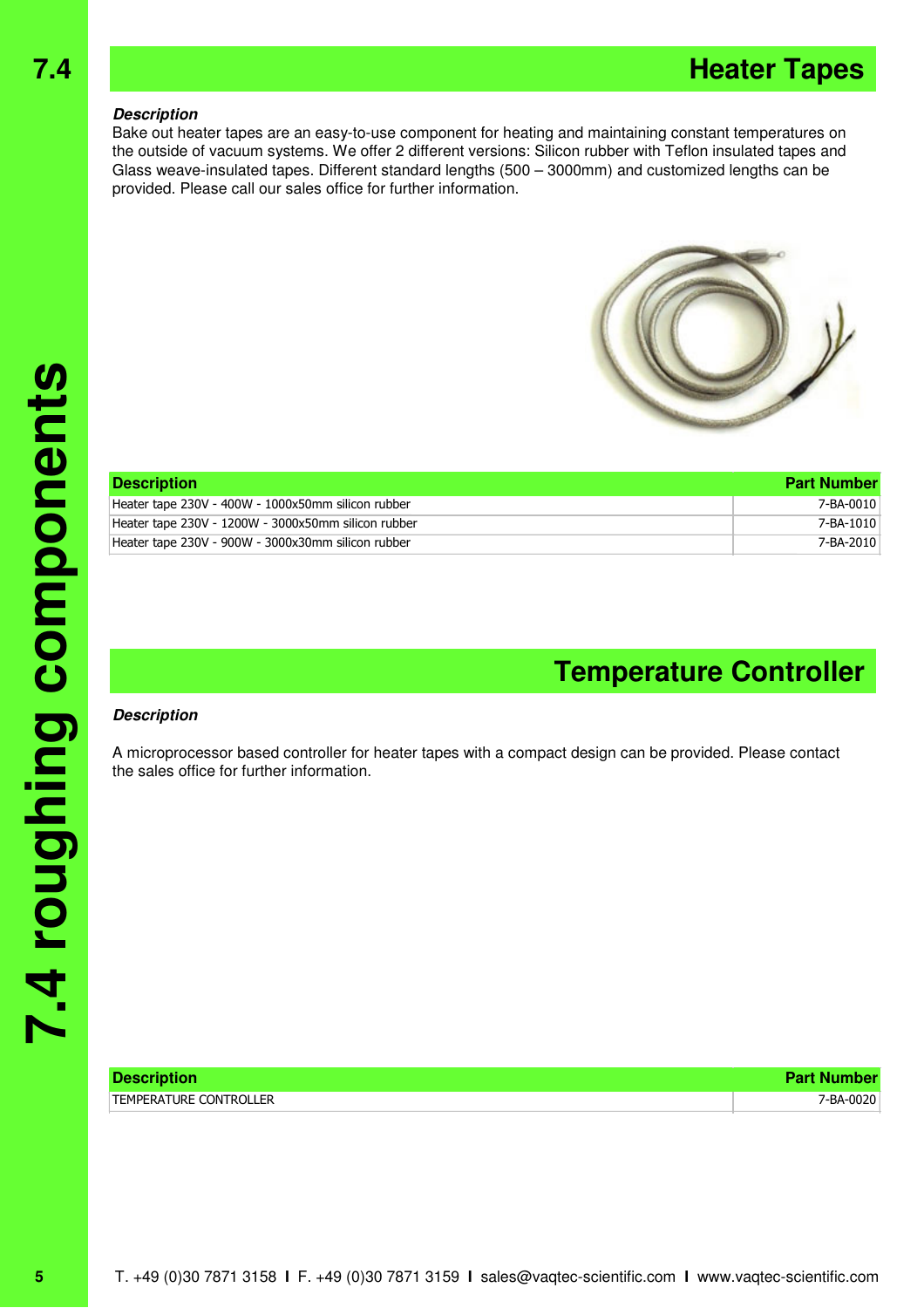### **Description**

Though Glues can not usually be used under UHV conditions, we can offer a 2-components-epoxy-patch showing no filler or solvent. All versions are thermally conductive, 2 versions are electrically conductive and 1 version show an electrically insulating property.

The glues can be used in different temperature ranges.



| <b>Description</b>                           | <b>Part Number</b> |
|----------------------------------------------|--------------------|
| UHV Glue electrical conducting, max. T 150°C | 7-GL-0010          |
| UHV Glue electrical conducting, max. T 270°C | 7-GL-1010          |
| UHV Glue electrical insulating, max. T 150°C | 7-GL-2010          |

### **UHV Lubricants**

#### **Description**

We are offering several types of Lubricants and greases for different purposes. Please contact the office for further information.

### **UHV Precision ball bearings**

#### **Description**

We supply UHV clean precision ball bearings without use of lubrication. 2 different types are available: All metal bearings and bearings with ceramic ball races. For further information please contact our sales office.



**6**